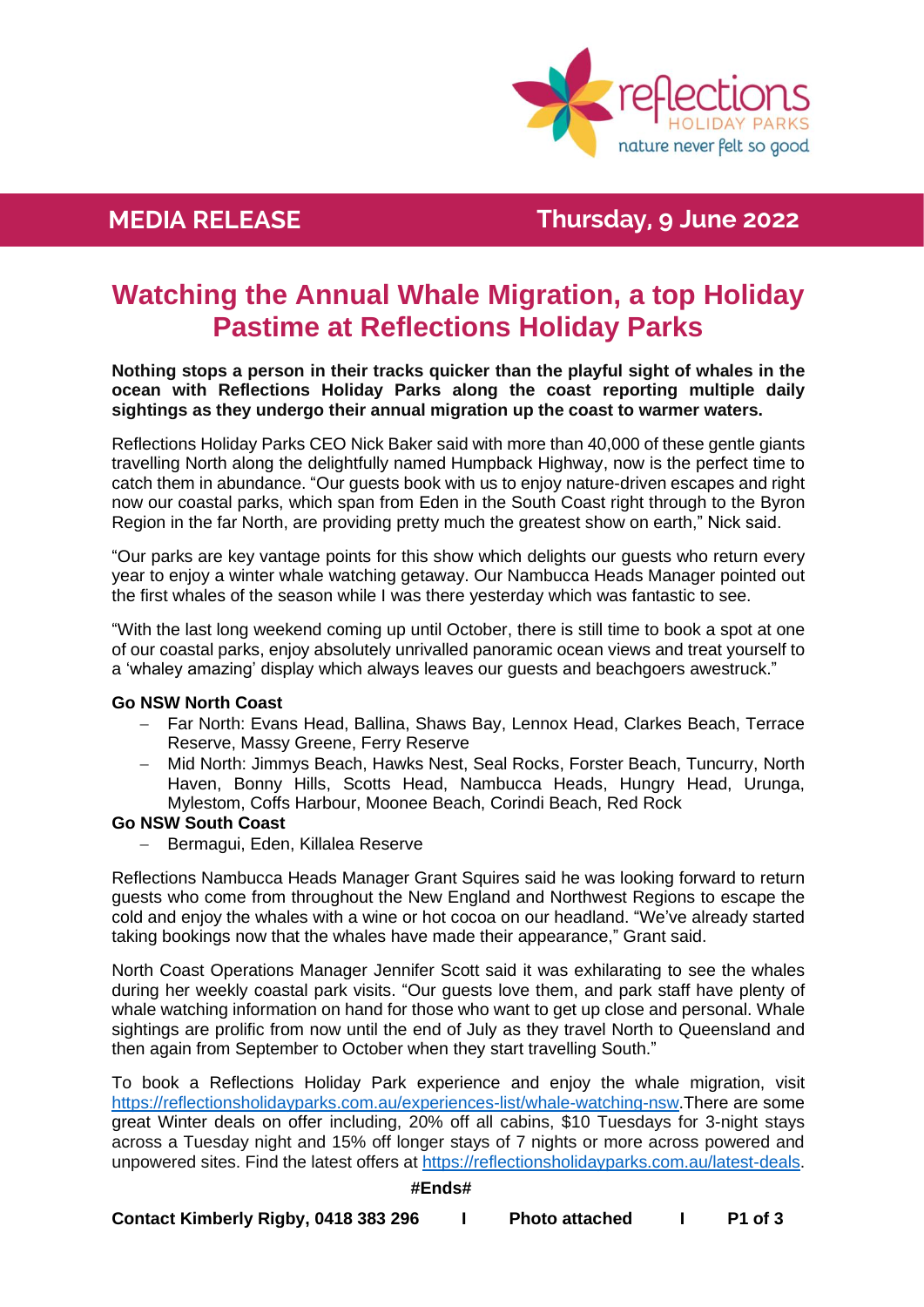

# **MEDIA Killalea Reserve News RELEASE Thursday, 9 June 2022**



**Don't miss the greatest show on earth and have a 'Whale of a Tail' to tell at Reflections Holiday Parks**



 **Peekaboo – we see you. At Reflections Holiday Parks Nambucca Heads yesterday**

**Contact Kimberly Rigby, 0418 383 296 I Photo attached I P2 of 3** *\*Contact for whale sightings and commentary from specific Reflections Holiday Parks*